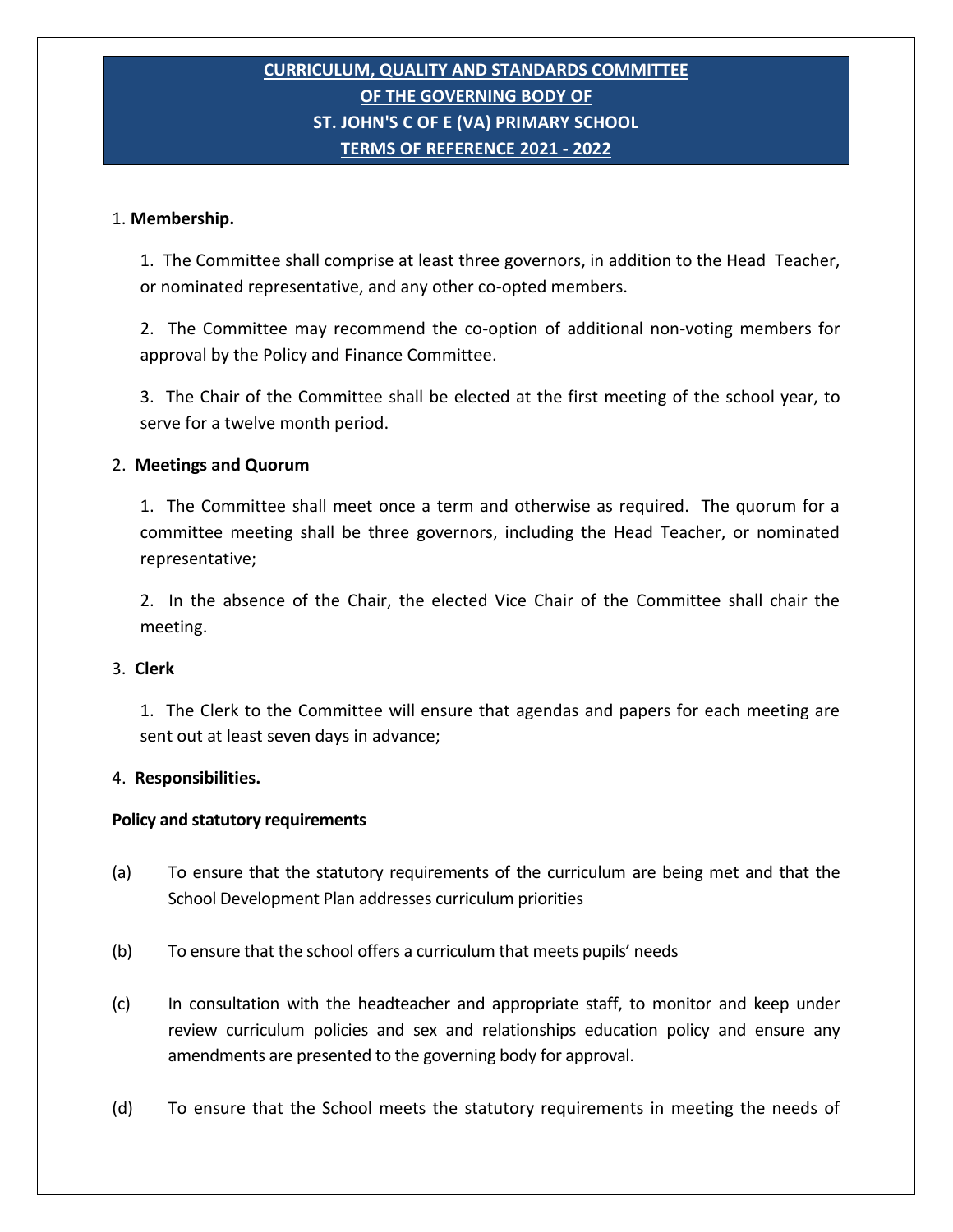pupils with special educational needs (SEN)

(e) To monitor the impact of the equality policy (including gender, race, disability) in relation to the teaching and learning curriculum, assessment, achievement and progress

# **Curriculum Provision**

- (f) To monitor:
	- (i) the impact of intervention strategies and additional support;
	- (ii) the effectiveness of assessment techniques, including assessment for learning;
	- (iii) the impact of provision for disabled pupils and those with special educational needs
	- (iv) the impact of provision for different groups of pupils, including vulnerable children and looked after children;
	- (v) the impact of provision for different groups of children who have lost learning due to the Covid 19 pandemic and are in need of additional catch up support
	- (vi) the impact of provision for Gifted, Talented and Able pupils;
	- (vii) the effectiveness of the quality of teaching and learning, and in particular in reading, writing, communication and mathematics;
	- (vIIi) the effectiveness of curriculum partnerships with other schools, external agencies and the community (including business) in improving the school, extending the curriculum and increasing the range and quality of learning opportunities
- (g) To monitor the delivery of a broad and balanced curriculum
- (h) To ensure that that the curriculum is fully diverse and inclusive across all subject areas
- (i) To monitor the spiritual, moral, social and cultural development of all pupils.
- (j) To monitor the effectiveness of care, guidance and support in promoting learning
- (k) To monitor the overall effectiveness of the early years foundation stage including outcomes, quality of provision and effectiveness of leadership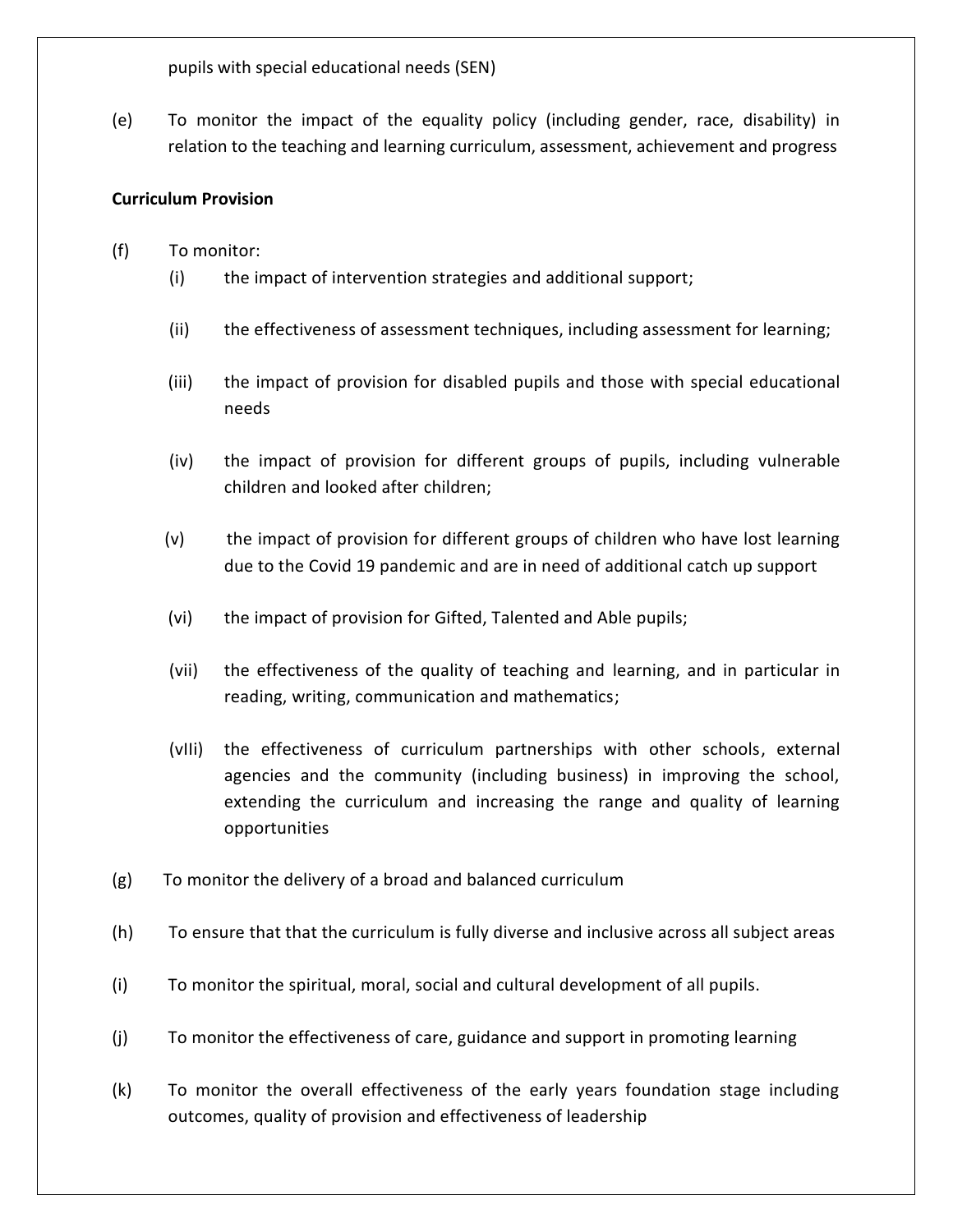# **Pupil Performance**

- (l) To keep under review pupil performances, as follows:
	- (i) scrutinise national School performance data, local and school data, and the effectiveness of data-tracking in monitoring pupil progress in core subjects and the wider curriculum
	- (ii) in consultation with the headteacher, set targets for national curriculum tests and public examinations and assess the school's progress against Government floor standards;
	- (iii) review pupil progress (3-year trends) taking account of value-added indices for the school overall and for different groups and subjects, including those who have received intervention/additional support, those who joined the school after the normal phase transfer time, together with expected rates of progress;
	- (iv) where applicable, review information on the proportion of pupils attaining particular standards against national averages, with a focus on pupil attainment in reading, writing and mathematics, the outcome of most recent phonic screening check, etc;
	- (v) scrutinise External Adviser reports.
	- (vi) receive reports on pupils' achievement and progress compared with those in other schools and on the achievement and progress of different groups in the school, eg, by gender, ethnicity, looked after children etc;
- (l) To ensure that the pupil premium and other resources are used to overcome barriers to learning, including reading, writing and mathematics.
- (m) To ensure that parents are kept informed of pupil progress in accordance with statutory requirements

# 5. **Members' Interests.**

1. Any member of the Committee who has a direct or indirect pecuniary interest in any matter that is the subject of consideration by the Committee shall, at the meeting, disclose the fact and :

- take no part in the consideration or discussion of the matter;
- withdraw from the meeting during such consideration or discussion;